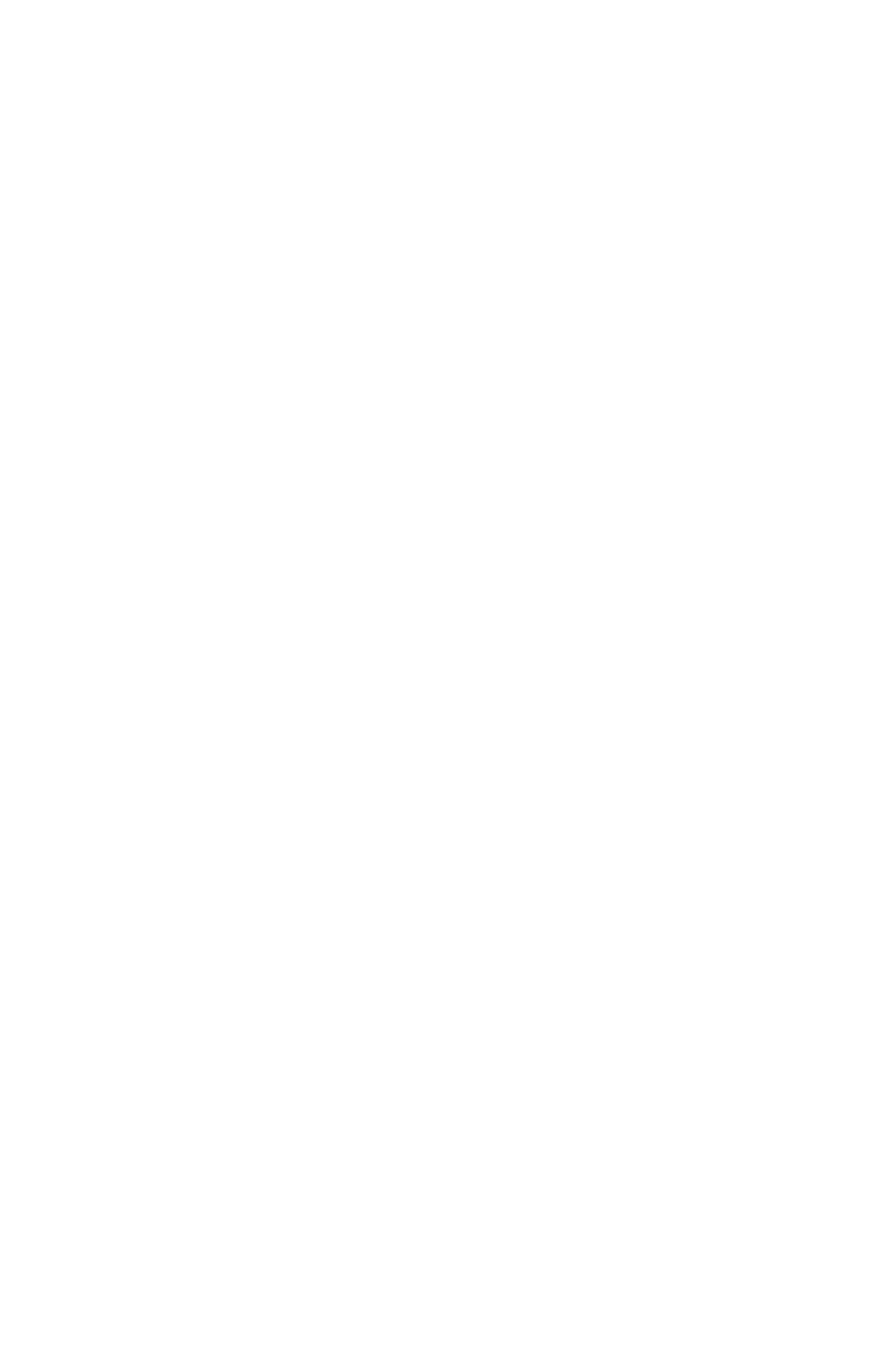### **National Policy for Access to Plasma Derived Medicinal Products from Human Plasma for Clinical / Therapeutic Use:**

**Addendum to National Blood Policy 2003**



**Department of AIDS Control Ministry of Health & Family Welfare,** India's voice against AIDS **Government of India**



**2014**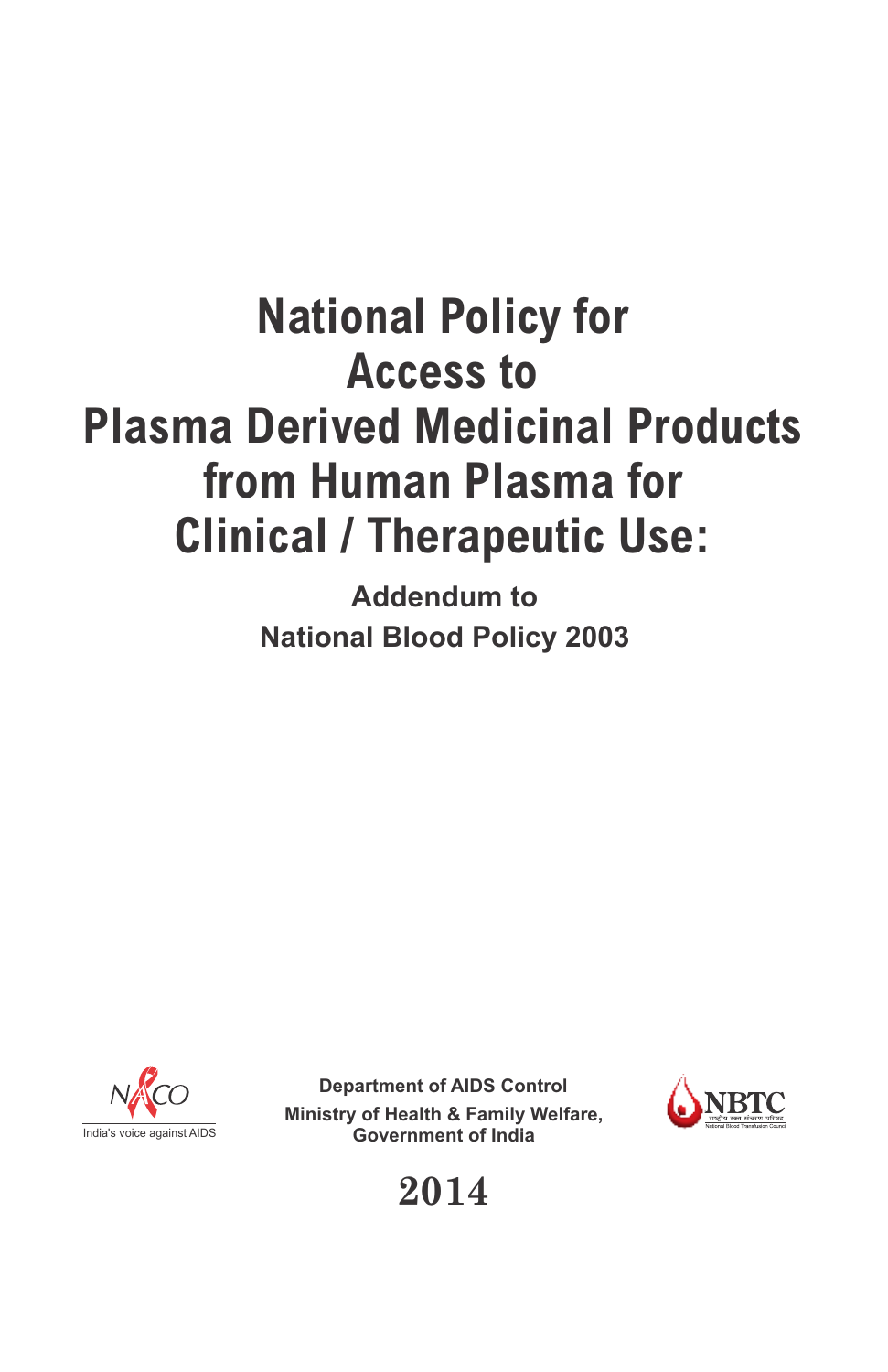Produced and Published by : **Department of AIDS Control,** Ministry of Health & Family Welfare, Government of India



**ii**

Published in June 2014 © NACO, 2014



All right reserved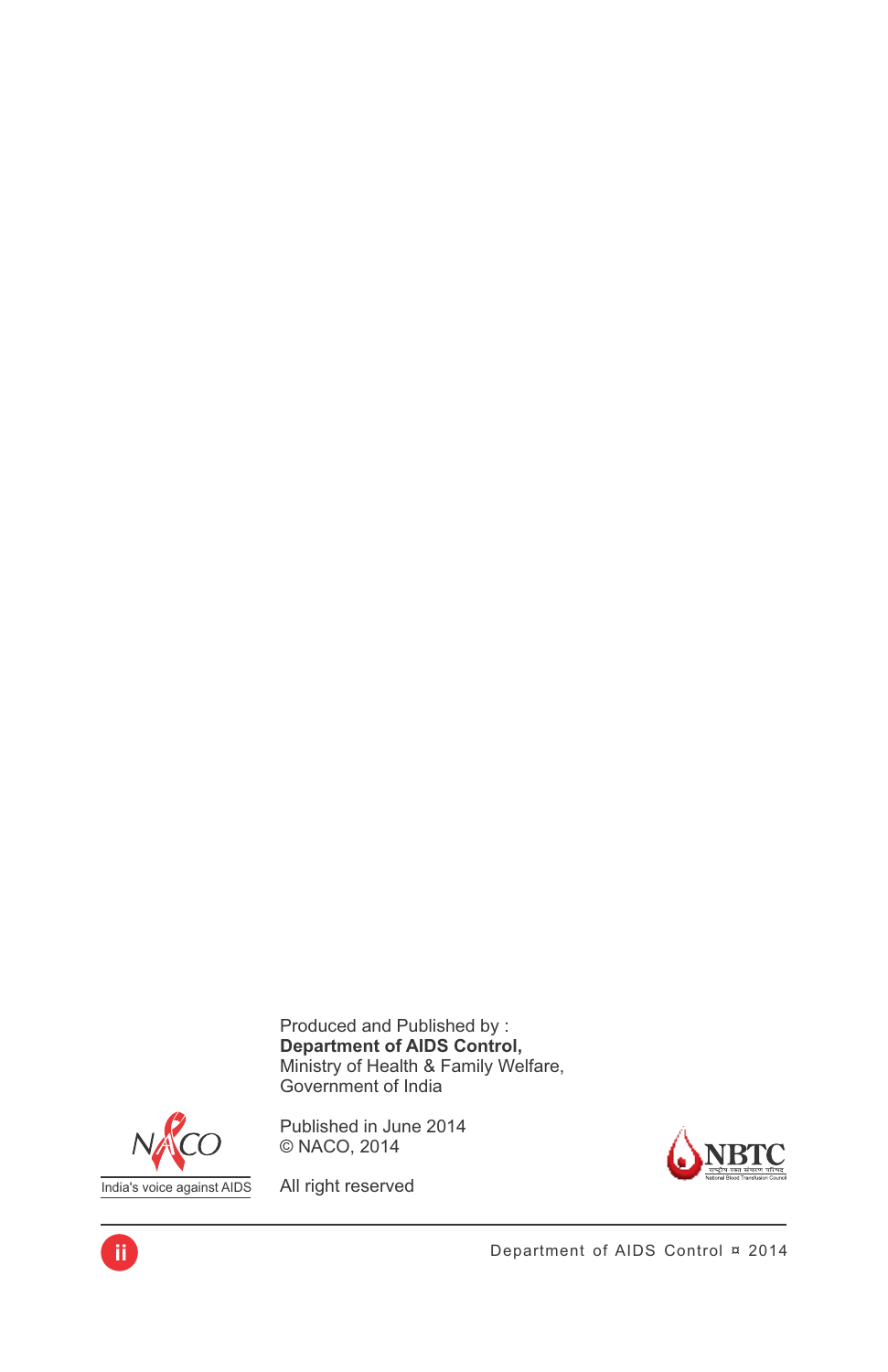



डो, वि. के. राुबराज,भा.प्र.से स्तित Dr. V. K. SUBBURAJ, JAS Sepretary

**SILGS & SSNG** स्वास्थ्य एवं परिवार कल्याण मंत्राख एडस मियंत्रण विभाज शब्दीय एउटा जिलंबण संगठन हता तता, राजदत्तीक विस्लिभ, 36 जनपथ, नई हिंस्सी -110001 Government of India Ministry of Health & Family Welfare **Department of AIDS Control** National AIDS Control Organisation 6th Floor, Chandralok Building, 36 Janpath, New Delhr - 110 001

#### **Foreword**

Department of AIDS Control provides guidelines for the blood collection, preparation of blood components and manufacturing of plasma-derived uncluenal products (PDMPs) in order to optimize the use of human blood. These guidelines are aligned with National Blond Policy and scaling up of facilities for blood component separation is being established. Thus, increasing volumes of human plasma is being recovered in the blood banks, which has been tested and found safe for clinical use, stored under appropriate conditions.

Plasma has limited utility in its raw form for various coagulopathies, plasma exchange, etc., but is one such important blood component is the raw material for the manufacture of many more difesaving proteins of immense clinical significance. At present, all the recovered plasma is not being used clinically or for plasma fractionation. The policy aims at enabling the mobilization of this excess plasma stocks from blood banks to the plasma inectionation units in order to obtain higher value products that can be made available for wider and easily accessible clinical use. As these products are not available in adequate quantities, to meet the clinical tequirements, huge gap of demand and supply of life saving PDMPs exist in our country.

This policy on unudlized plasma aims at making available, easily accessible and adequate supply of high quality of human plasma derived proteins for clinical/ therapeutic use. Thus a step forward to decrease the gap of demand- supply of PDMPs and bring about self sufficiency in safe blood and blood products, based on voluntary non-remunerated blood donors, in due course of time.

 $144716204$ 

Dr. V. K. Subbutai

6th Floor, Chandrelok Building, 36 Janpath, New Delhi -110001, Phones 1011-23325331, Fax: 011-23731746 F-mail: secydac@gmail.com

अपनी एचआईवी अवस्था जानें, निकटतम सरकारी अस्पताल में मुफ्त सलाह व जाँच पाएँ Know Your HIV status, go to the nearest Government Hospital for free Voluntary Counselling and Testing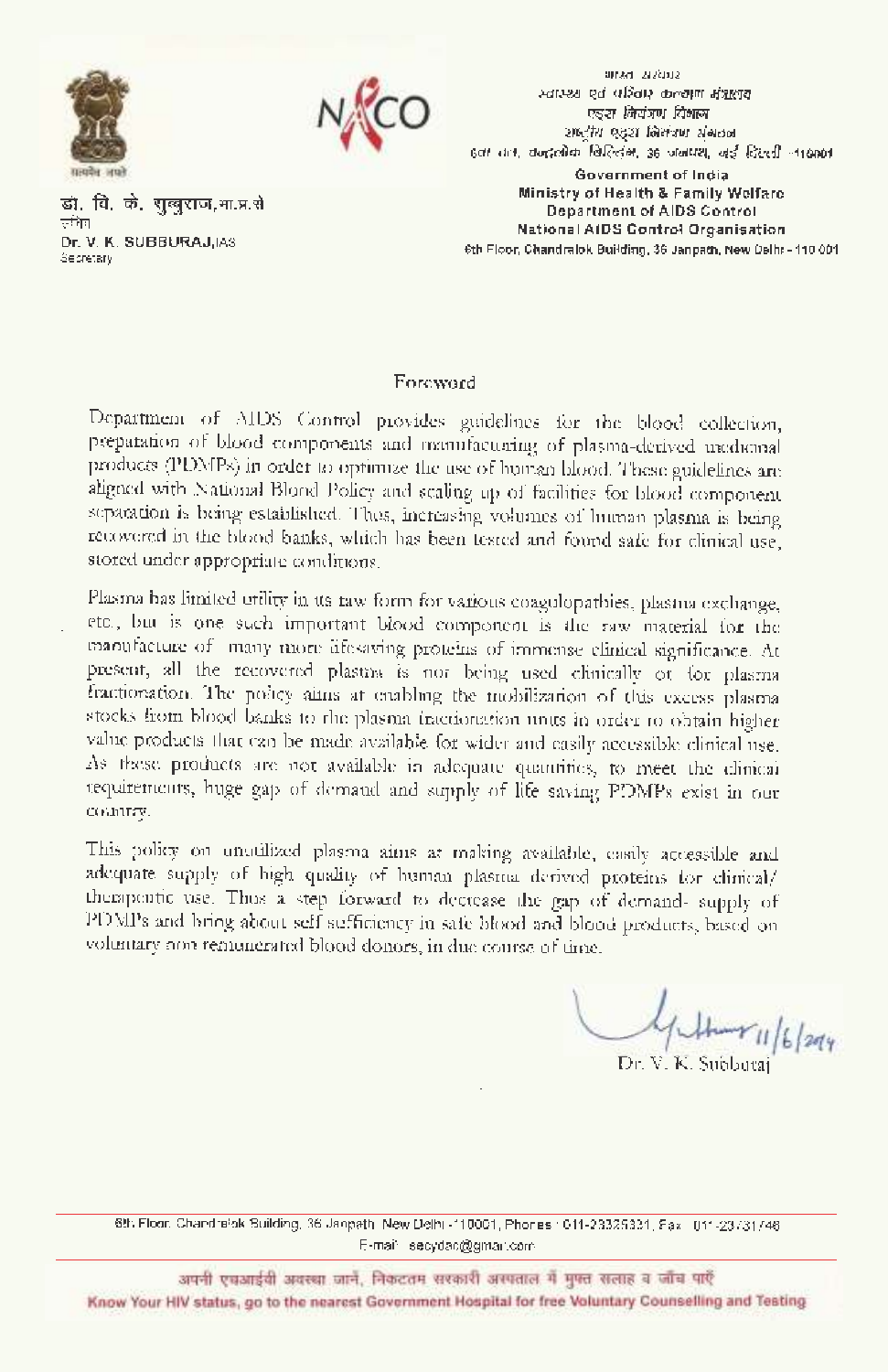### **Contributors**

We acknowledge the valuable contributions made by technical experts form the department of AIDS Control/ GoI, WHO Country Office, India, CDC Country Office, India and Technical Resource Group for Division of Blood Transfusion Services.

#### **Writing Groups (Alphabetical order):**

- Dr. Harprit Singh, National Programme Officer DBTS, DAC
- Dr. Shobini Rajan, ADG DBTS & Director NBTC, DAC
- Dr. Sunil D. Khaparde, DDG DBTS, DAC

#### **Guidance Group (Alphabetical order):**

- Apurba Ghosh, Federation of Blood Donor Organization of India, West Bengal
- Dr. Bharat Singh, SBTC, Delhi
- Dr. Chandra Vishavnathan, Reliance Mumbai
- Dr. J P Parsad, NIB, NOIDA
- Dr. Jagdish Buch, IASOSOL, Ahmedabad
- Dr. Jasjit Kaur, Blood Safety, Haryana State AIDS Control Society, Haryana
- Dr. Khetarpal, Transfusion Medicine, Artemis Hospital, Gurgaon Haryana
- Prof. Kanjaksha Ghosh, IIH Mumbai
- Dr. Manisha Srivastava,Department of Transfusion Medicine BMHRC, Bhopal
- Dr. Nabajyoti, Transfusion Medicine, Fortis Hospital, Gurgaon Haryana
- Dr. Panickar Chandra Permanent LokAdalat and Member, PCI, Kerala
- $\bullet$  Shri. R. Chandrashekhar, CDSCO, Delhi
- Dr. R.N. Makroo, Transfusion Medicine, Apollo Hospitals, Delhi
- Dr. Rajiv Krishna Mahajan, NPFC Mumbai
- Dr. Ranjit Ajmani, Plasmanogen, Banglore
- S. Raikumar, AVBD, Tamil Nadu
- Dr. Ravneet Kaur, Dept. of Transfusion Medicine, GMCH 32, Chandigarh
- Dr. Sanjay K. Jadhav, SBTC, Mumbai
- Dr. Shanoo Mishra, DBTS, DAC
- . Ms. Sonu Singh, Rotary Blood Bank, Delhi
- Dr. Sumant Karnik, NPFC Mumbai
- Dr. Sunita Upadhaya, CDC Delhi
- Dr. Vanshree, Blood Bank, Indian Red Cross Delhi
- Dr. Veena Doda, Dr. RML Hospital Delhi
- Dr. Vijay Laxmi Ray, Mumbai
- . Ms. Vinita Srivasatava, DBTS, DAC
- Dr. Yazdi Italia, Surat, Gujarat
- Dr. Zarine Bharucha IRCS Bombay City Blood Bank & FBBB Mumbai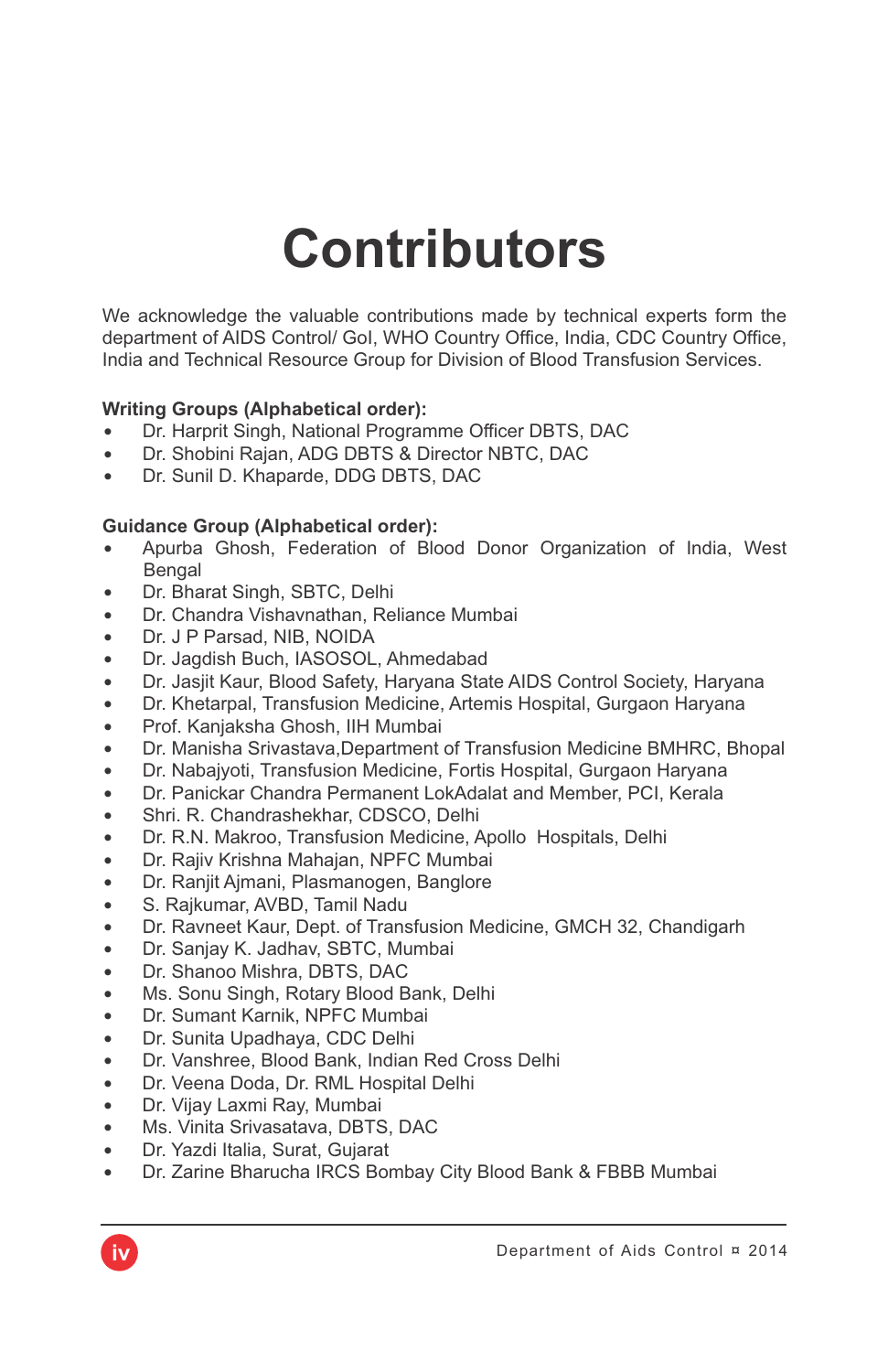### **INDEX**

| S. No. | <b>Content</b>           | Page |
|--------|--------------------------|------|
| 1.     | Introduction             | 1    |
| 2.     | Objectives of the Policy | 3    |
| 3.     | Objective 1              | 4    |
| 4.     | Objective 2              | 6    |
| 5.     | Objective 3              | 8    |
| 6.     | Objective 4              | 10   |
| 7.     | Objective 5              | 12   |





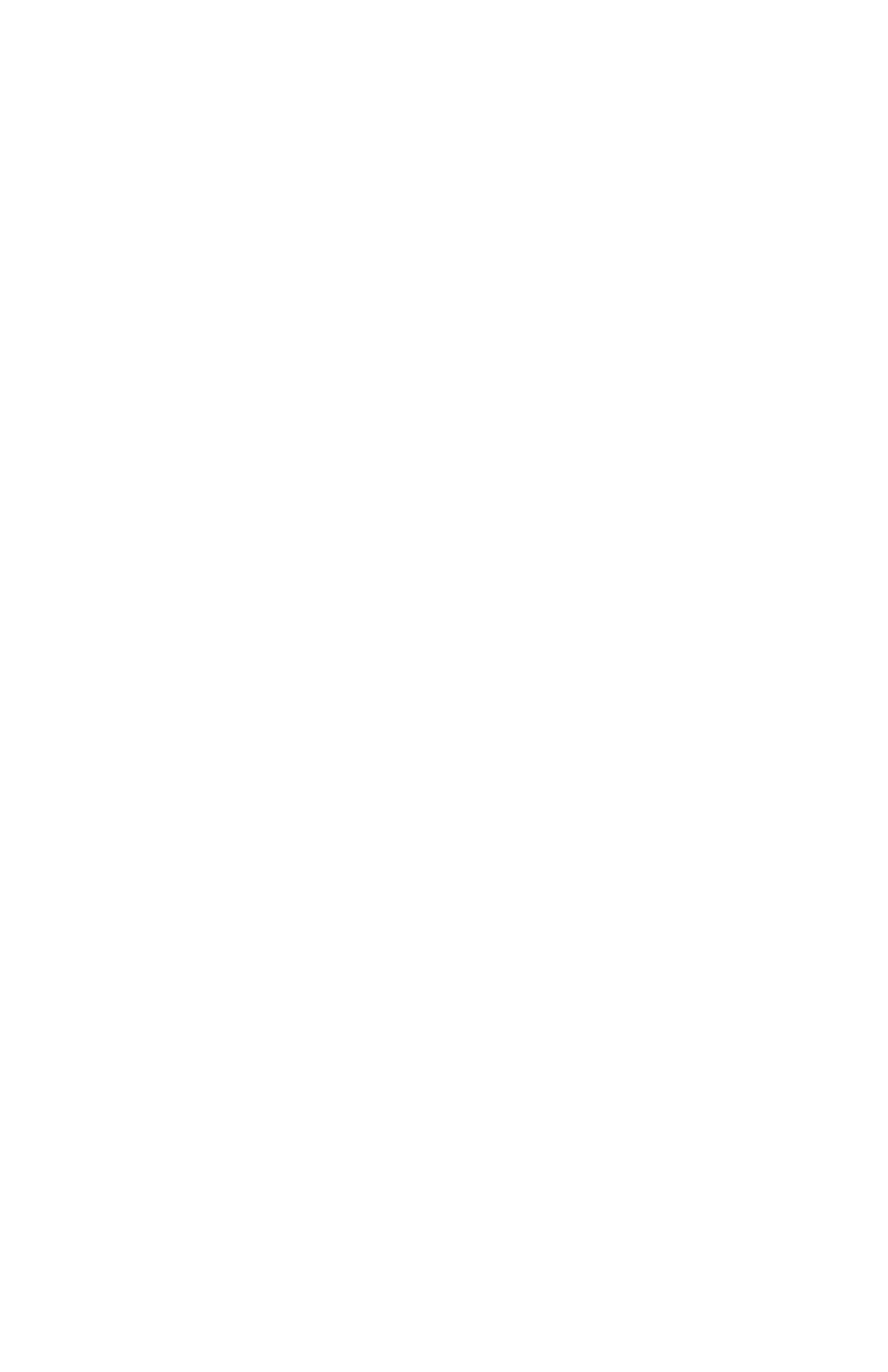### **Introduction**

The Plasma Policy aims at making available, easily accessible and adequate supply of high quality of human plasma derived proteins for clinical/ therapeutic use. The plasma is prepared as part of safe and quality blood and blood components collected/procured from a voluntary non-remunerated regular blood donor in well-equipped premises, which is free from transfusion transmitted infections, and is stored and transported under optimum conditions.

Plasma has limited utility in its raw form for various coagulopathies, plasma exchange, etc, but is one such important blood component is the raw material for the manufacture of many more lifesaving proteins of immense clinical significance. Such proteins are known as Plasma Derived Medical Products (PDMPs). Examples of PDMPs include Albumin, coagulant proteins such as FVIII, immunoglobulin's such as IVIG and hyperimmunes products from specialized source plasma HBIg, Tetanus Ig etc. Plasma forms the raw material for the manufacture of Plasma Derived Proteins (PDMPs). Currently plasma derived proteins are manufactured within the country in limited quantity by existing Plasma Fractionation Centres. These centres fractionate the unused plasma recovered from whole blood at various licensed blood component separation units of the country but since the plasma availability in the country is limited, a. significant quantity of PDMPs, plasma or its intermediates are obtained through import from other countries.



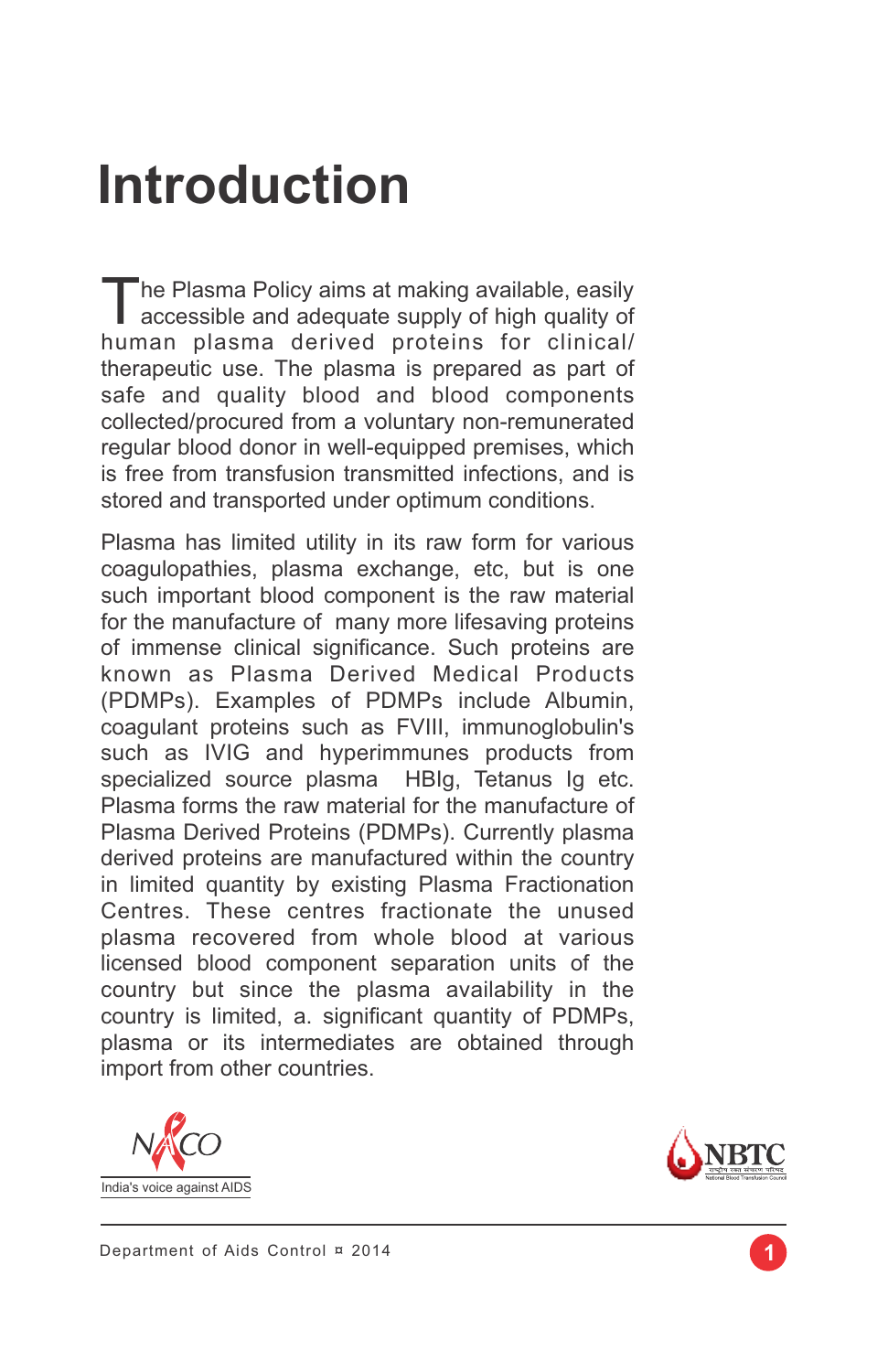At present, all the recovered plasma is not being used clinically or for plasma fractionation. The policy aims at enabling the mobilization of this excess plasma stocks at the blood banks for fractionation to make some more high value products, which hitherto are not often available in adequate quantities to meet the increasing clinical requirements.

The process of collecting standard plasma and transporting them under optimum conditions for fractionation, identifying critical parameters for safety, ensuring compliance with regulatory requirements, training for the appropriate usage of these products will be covered under this policy. The policy reiterates the endeavor of the government to facilitate supply of affordable products to the needy, regardless of their economic status. The policy will result in a comprehensive way to optimize usage of plasma for the manufacture of high quality blood components, and make our country self-reliant and standardize their availability and utilization through comprehensive, efficient and a total quality management approach.



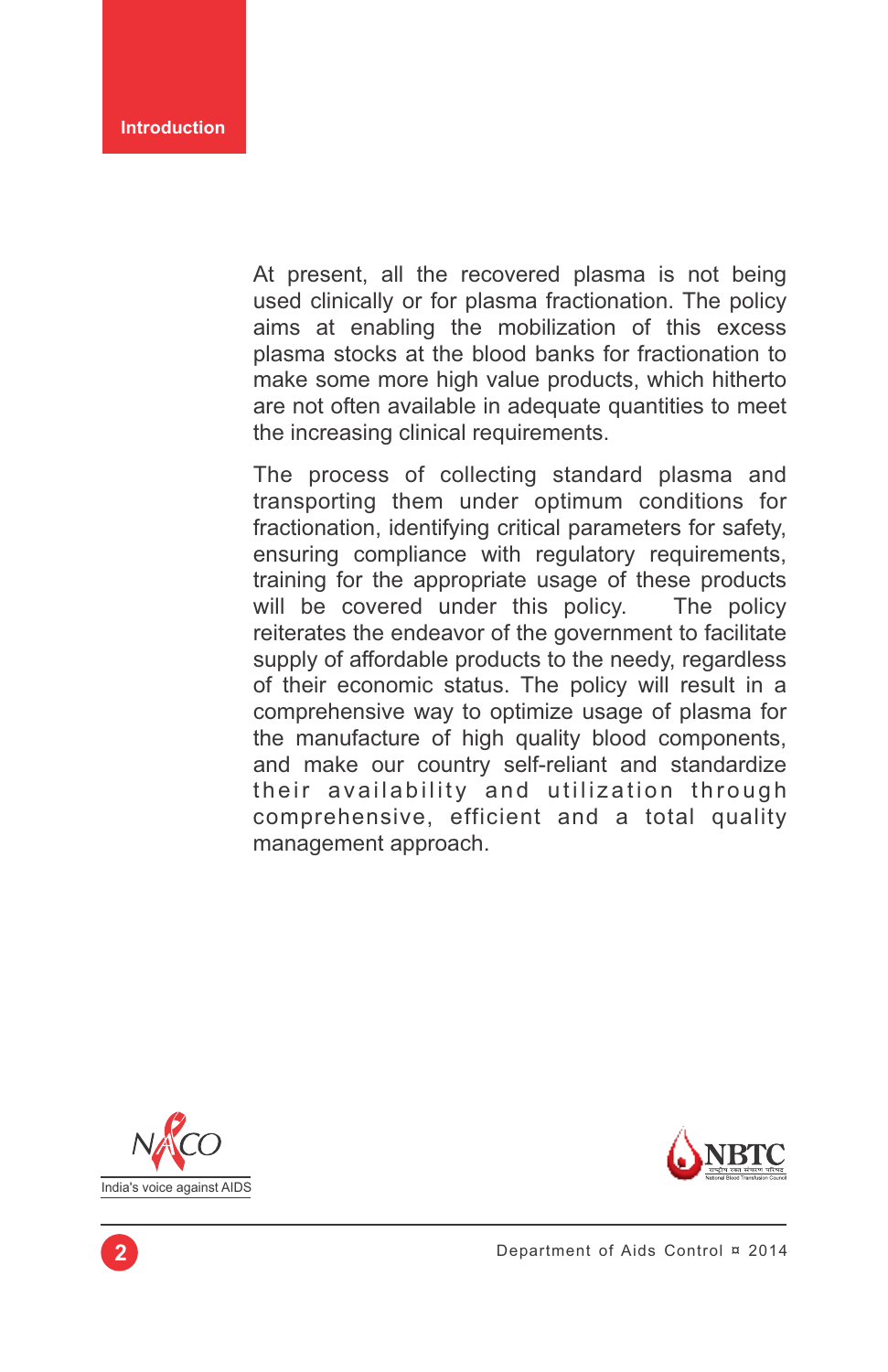# **Objectives of the Policy**

To achieve the aim of facilitating national access to Plasma Derived Medical Products (PDMPs) for clinical/therapeutic use, the following objectives are drawn:

- 1. To reiterate that Government will facilitate availability and utilization of safe and adequate quantity of plasma derived products for clinical/ therapeutic use.
- 2. To make available adequate resources to develop and organize the plasma/ PDMPs mobilization throughout the country.
- 3. To take adequate Regulatory and Legislative steps for monitoring of activities related to plasma derived products.
- 4. To encourage Research & Development in the field of blood components, plasma fractionation and plasma derived products.
- 5. To strengthen Quality Systems in Blood Transfusion Services for plasma collection, transportation, processing, production and distribution of PDMPs.



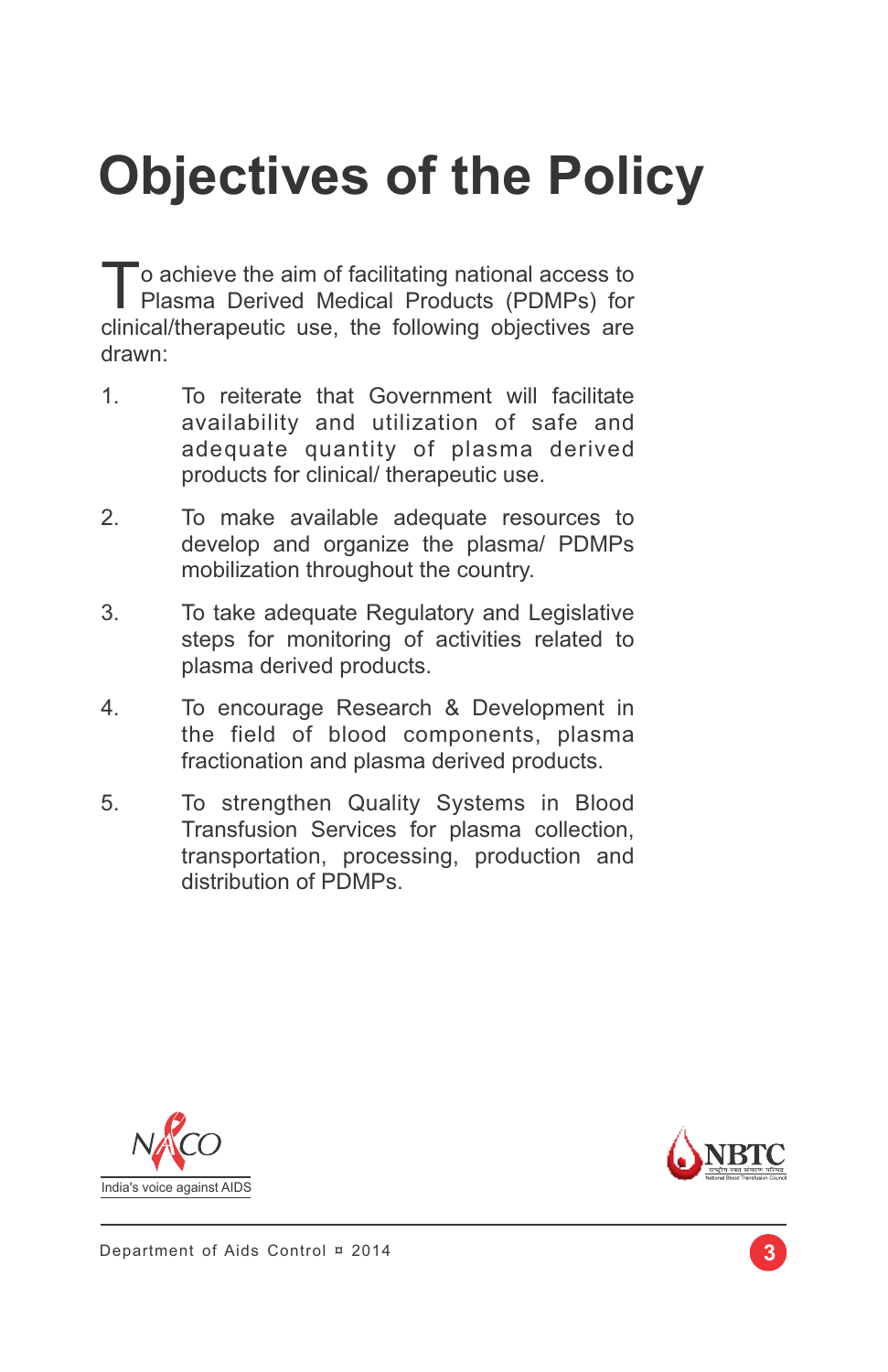**To reiterate that Government will facilitate availability of safe and adequate quantity of plasma derived products for clinical / therapeutic use.**

- 1.1 To augment set up & functioning of Blood Component Separation Units (BCSU), including plasmapheresis, with the help of national and state blood transfusion services in the country in order to optimize recovery and utilization of surplus plasma as raw material for plasma fractionation and manufacturing of PDMPs.
- 1.2 To establish guidelines for plasmapheresis, to collect source plasma for fractionation.
- 1.3 To establish a mechanism in place for appropriate transfer of plasma from BCSU to warehouses / Plasma Fractionation Centers (PFC).
- 1.4 To standardize screening of plasma for infections prior to further processing for fractionation.
- 1.5 To put in place mechanisms to improve coordination and interaction between various BCSU and plasma warehouses/PFCs in order to achieve desired end product quality.



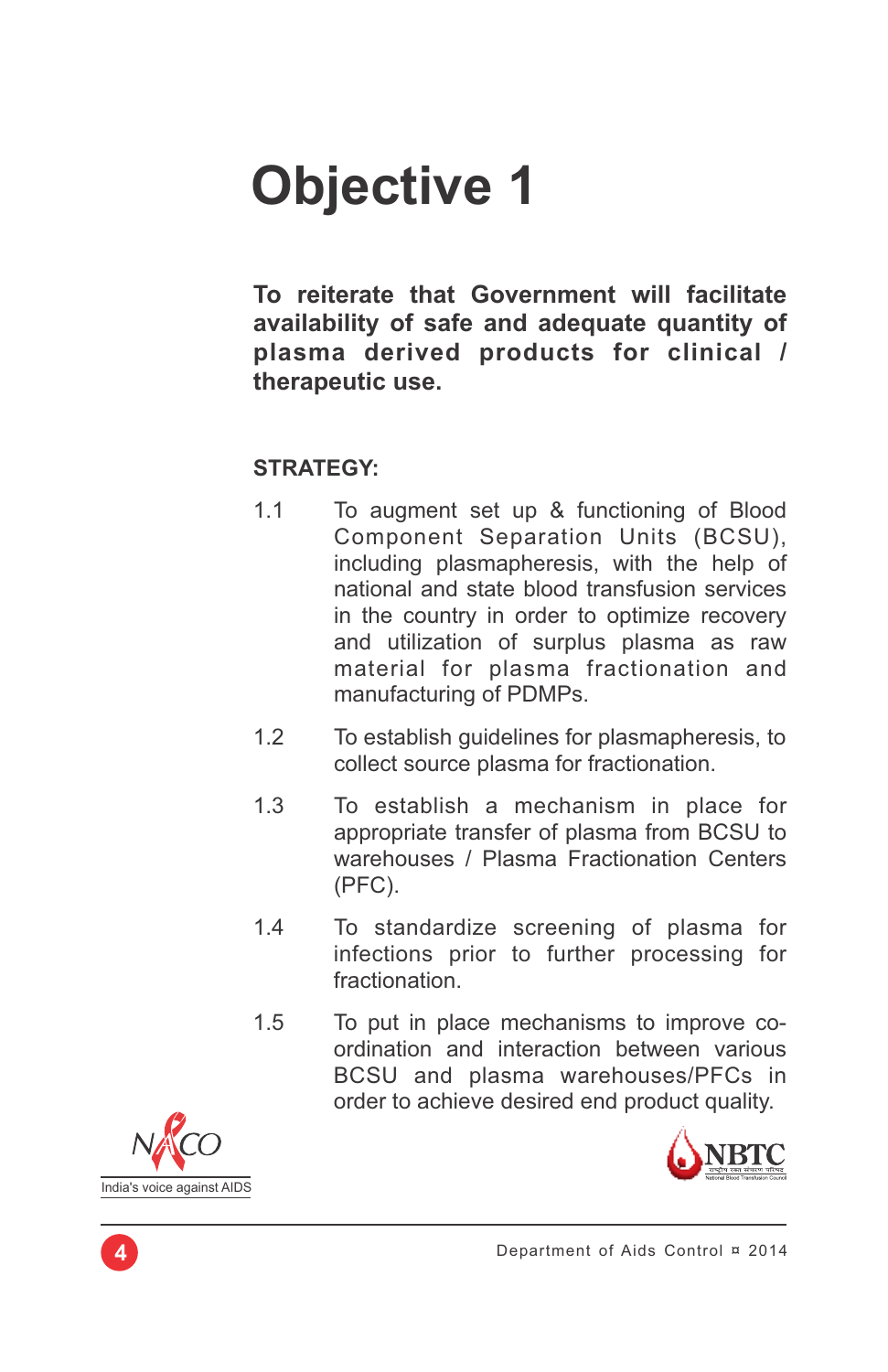- 1.6 To advocate for effective and judicious clinical use of human plasma and PDMPs to minimize unwarranted use of whole blood/ plasma/PDMPs.
- 1.7 To formulate national guidelines on 'Clinical use of plasma derived products' and update as required from time to time.
- 1.8 To review plasma (raw material for fractionation)/PDMPs (finished products for clinical use) utilization by various facilities acting as an end user individuals/ organizations.
- 1.9 To promote interdepartmental activities with all concerned including other Ministries, stakeholders and health programs that would help optimize production & utilization of PDMPS.
- 1.10 To facilitate access and availability of PDMPs to cater to special requirement including remote locations will be done with closed coordination with DGAFMS.
- 1.11 To establish evidence based latest technology and time to time upgradation to bring about self-sufficiency for PDMPs.
- 1.12 To participate in public private partnership/ collaborations to improve production and improve availability of PDMPs.
- 1.13 To evolve mechanisms for periodical review and evaluate the implementation of the policy across the country.



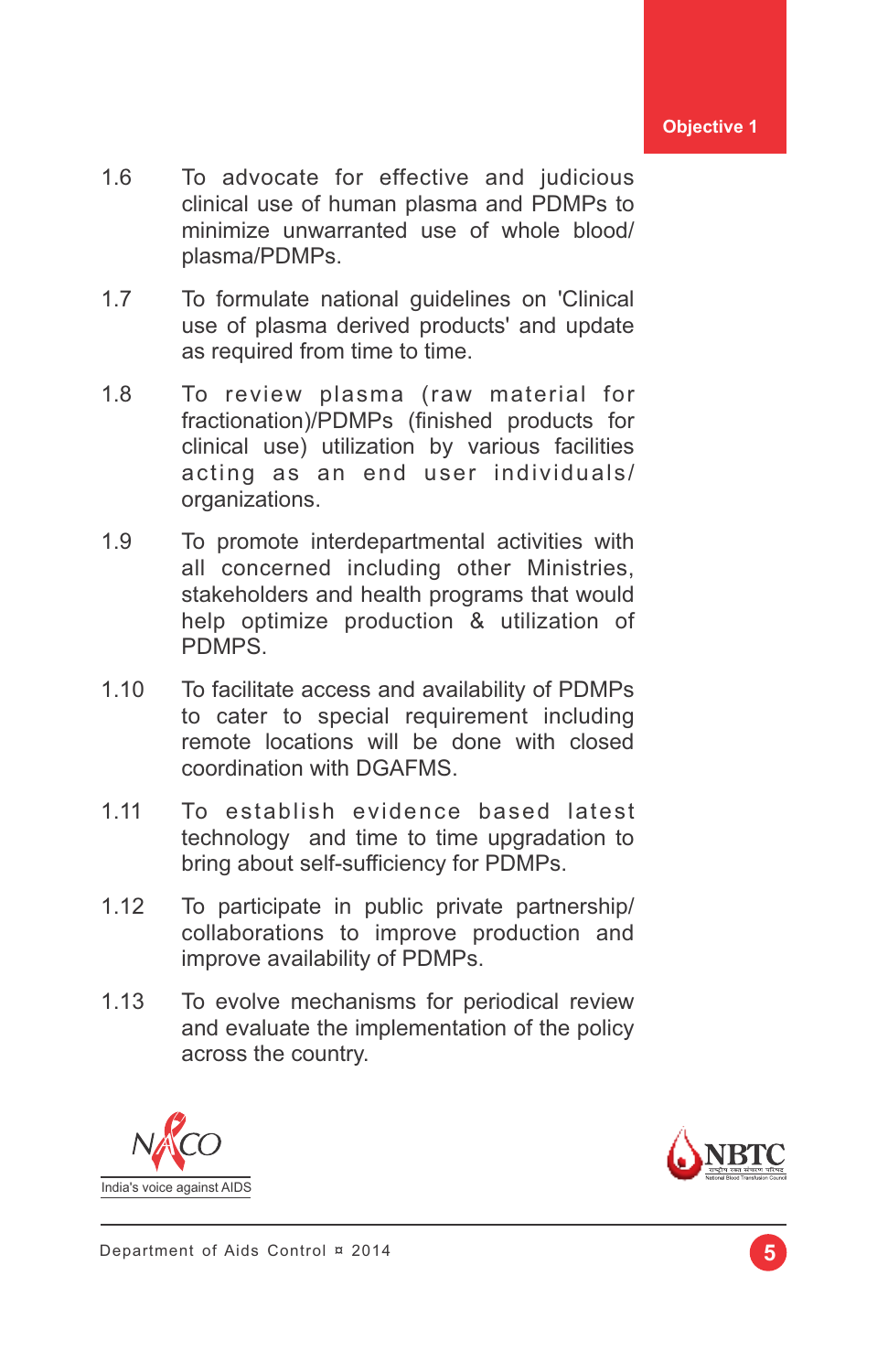### **To make available adequate resources to**  develop and organize the plasma **mobilization throughout the country.**

- 2.1 To support/ strengthen the existing network of Blood Transfusion Services (BTS) so as to consolidate and improve blood and plasma donor base, blood componentization and recovery of safe and good quality of plasma.
- 2.1.1 To allocate resources and funds in existing public health programs as well as advocate for resource allocation by corporate sectors, bilateral/international agencies for plasma mobilization.
- 2.1.2 To additionally strengthen source plasma collection through licensed plasma collection centers across country existing BCSU/ Apheresis/ Blood banks with capacity of conducting plasmapheresis
- 2.2 To ensure engagement of trained manpower at all levels to facilitate plasma mobilization
- 2.3 To ensure proper infrastructure, equipment and transportation facilities to have high quality of plasma.



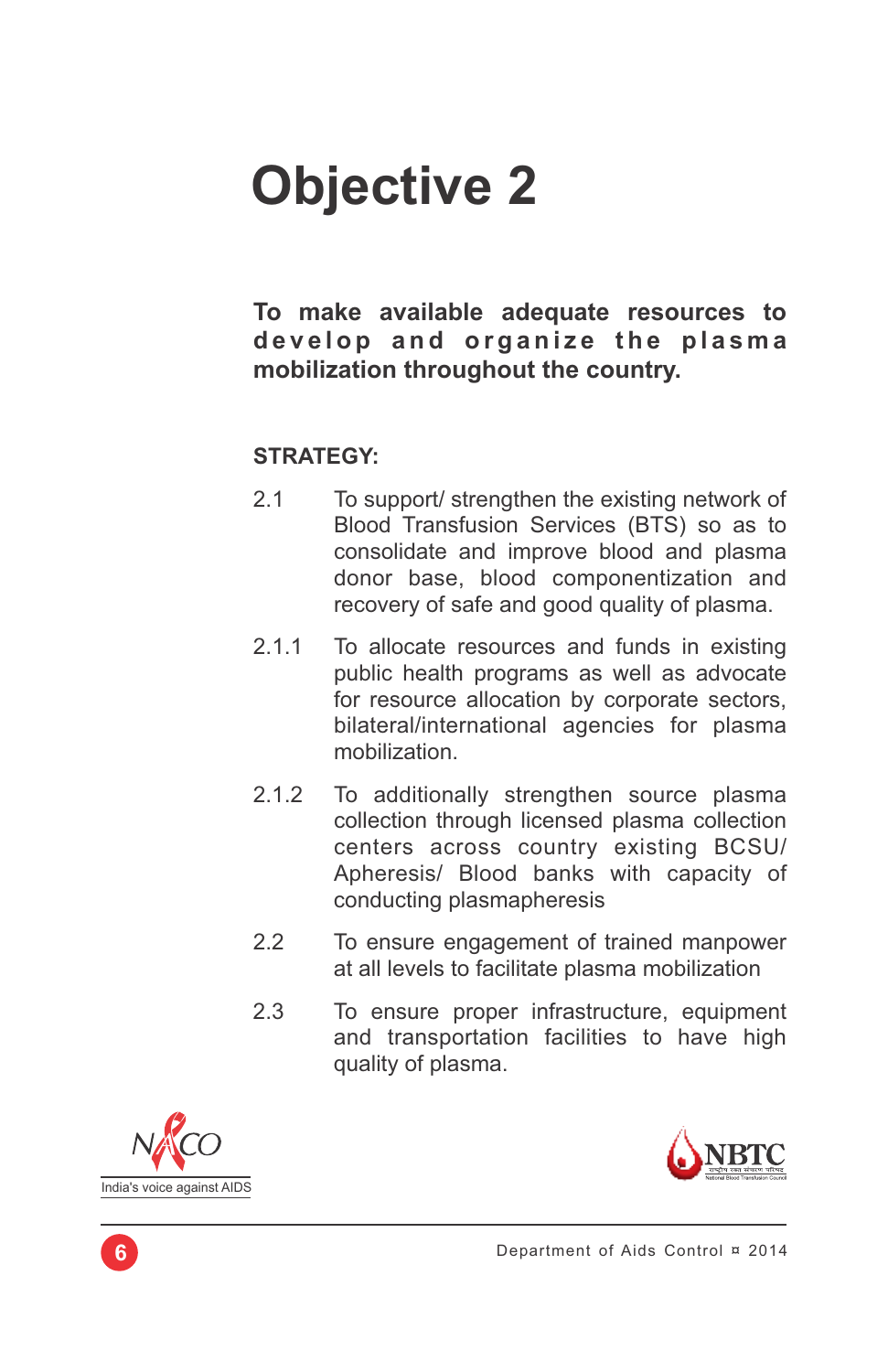- 2.4 To direct efforts towards recruitment and retention of voluntary, non-remunerated blood donors, through education and awareness programs also incorporating IEC strategies, NGO involvement, special donor registries for hyperimmune products etc. as an integral part of voluntary blood donation programs
- 2.5 To standardize pricing, with the help of existing policies/ resources, to ensure not for profit but techno-financial viable and selfsustaining mechanisms of various types plasma, used as raw material, and PDMPs.



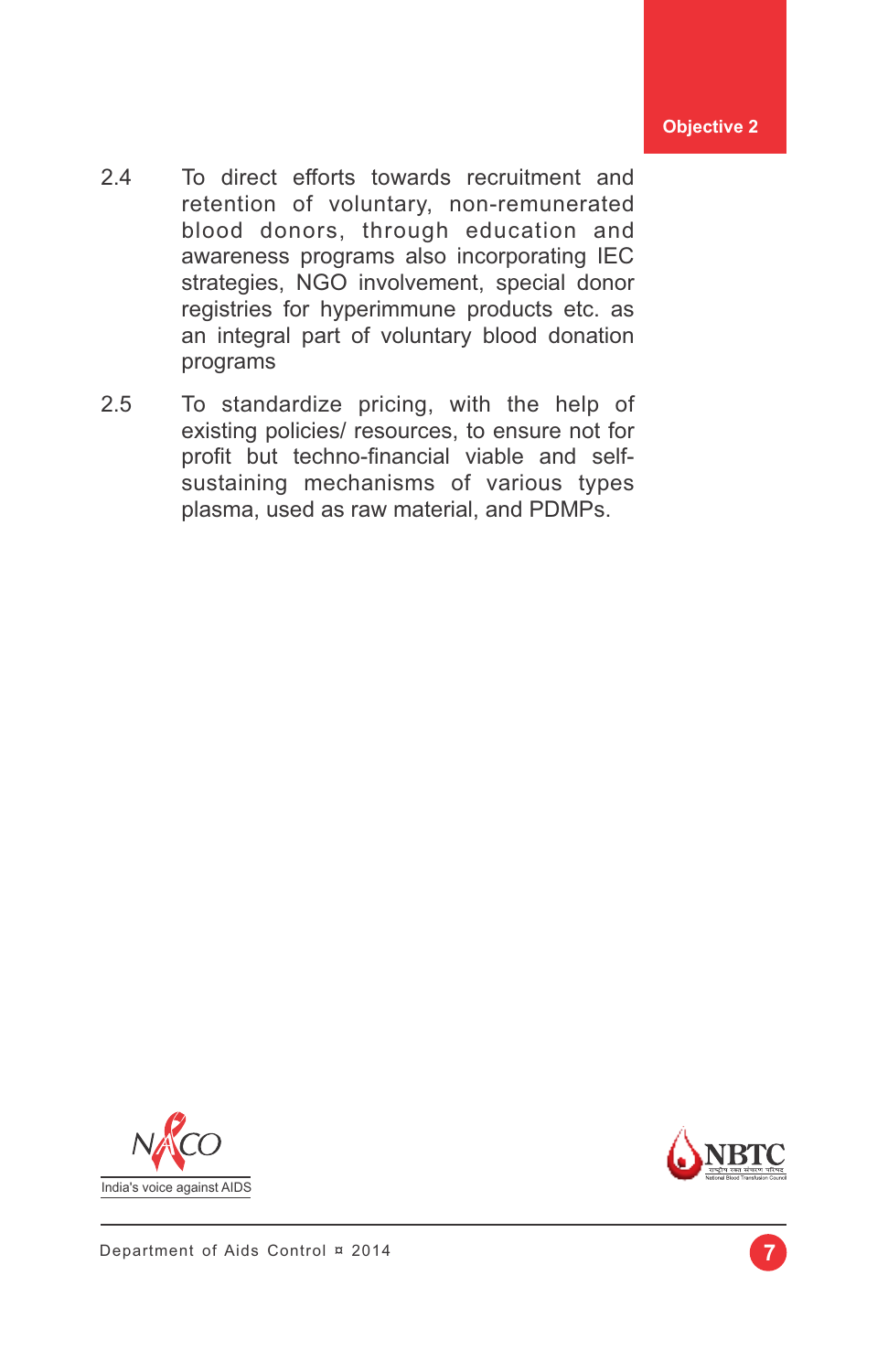**To take adequate Regulatory and Legislative steps for monitoring of activities related to plasma derived products.**

- 3.1 Formulate regulations to ensure 80 % componentization of whole blood and mandatory channelization of excess unutilized plasma for fractionation.
- 3.2 Legislative steps to legalize the collection of source plasma for fractionation and licensing mechanism for establishment of plasma collection centers to collect source plasma.
- 3.2 To facilitate the regulatory approval of updated methodology with the purpose of increasing plasma recovery from donated blood
- 3.3 To review the regulatory framework with respect to availability/ manufacturing and distribution of acceptable quality of PDMPs for clinical use.
- 3.4 To review and update Standards, Drugs & Cosmetics Act/Rules and Indian Pharmacopoeia, with respect to national blood policy, from time to time.



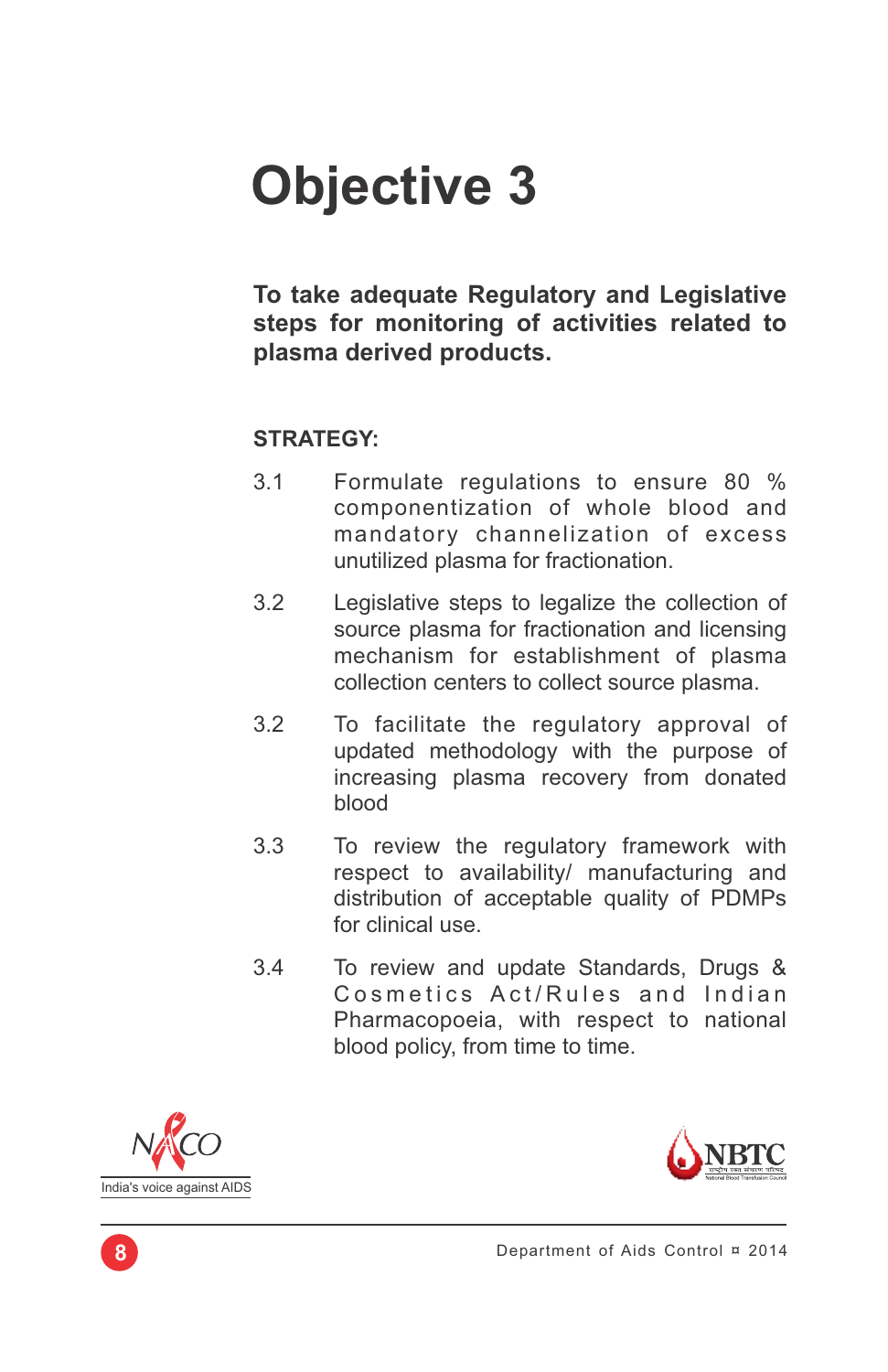3.5 To periodically review the existing provisions of prevailing regulatory frameworks as well as introduce stringent penalties for unauthorized/irregular practices in plasma processing and delivery of PDMPs.



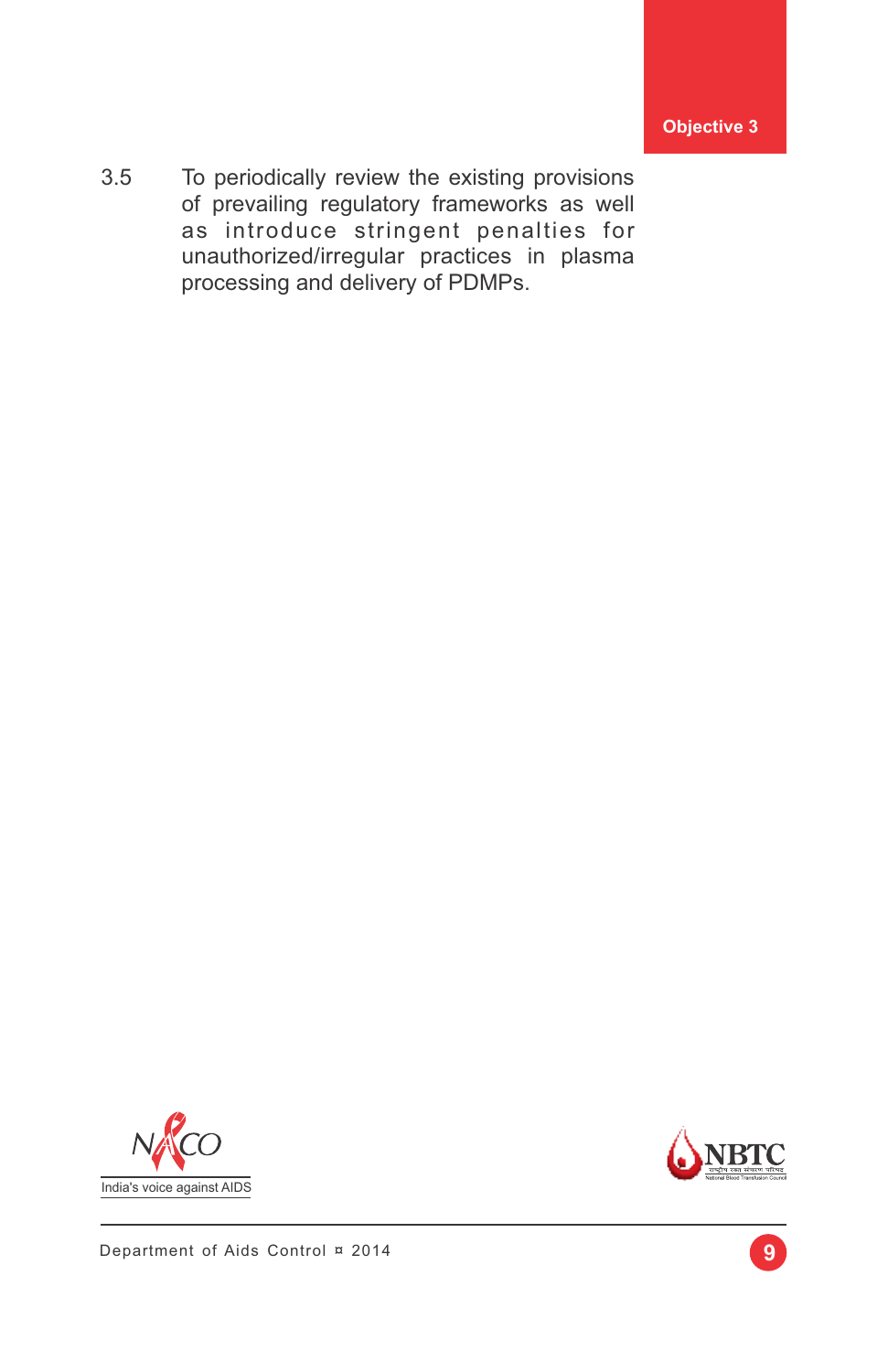To encourage Research & Development in **the eld of blood components, plasma fractionation and plasma derived products.**

- 4.1 To organize capacity building/exposure visit & hands on training of personnel dealing with plasma fractionation, related to all process and quality aspects.
- 4.2 To facilitate research in blood components, plasma fractionation and PDMPs in association with recognized national and international bodies including ICMR, DST and DCGI.
- 4.3 To make available financial support for the conduct of R&D in processing of plasma & PDMPs through various channels.
- 4.4 To collaborate with industry and academia to launch blood products faster and promote Inter-country and intra-country exchange for training and experience of personnel associated with plasma fractionation.
- 4.5 To direct efforts towards development of indigenous of kits/ processes and technology, to make them cost competitive.



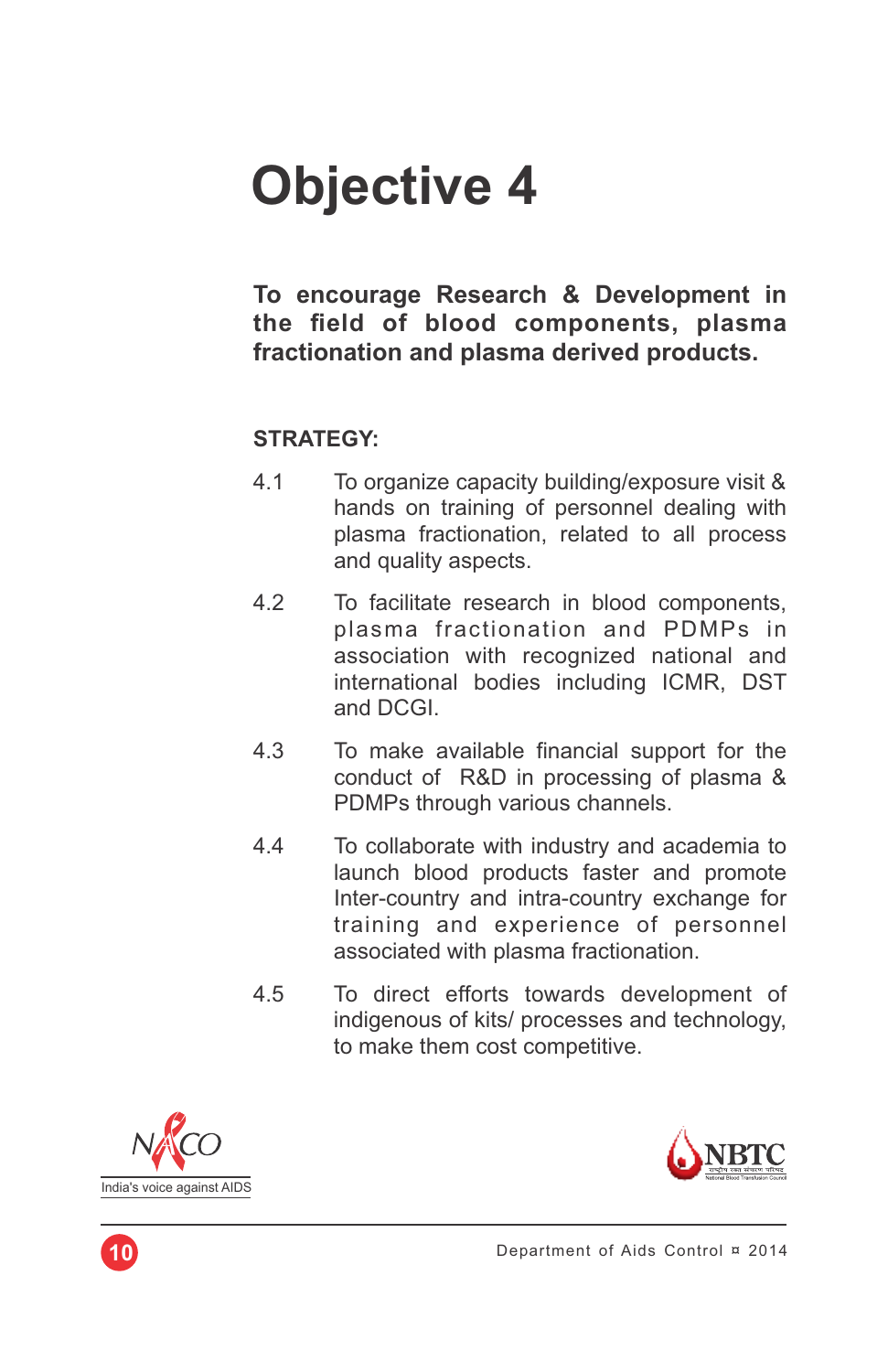4.6 To facilitate evidence based practices in research involving utilization of human plasma/ blood, from units unused/ discarded from blood banks due to any reason and evolve a regulatory framework thereof.





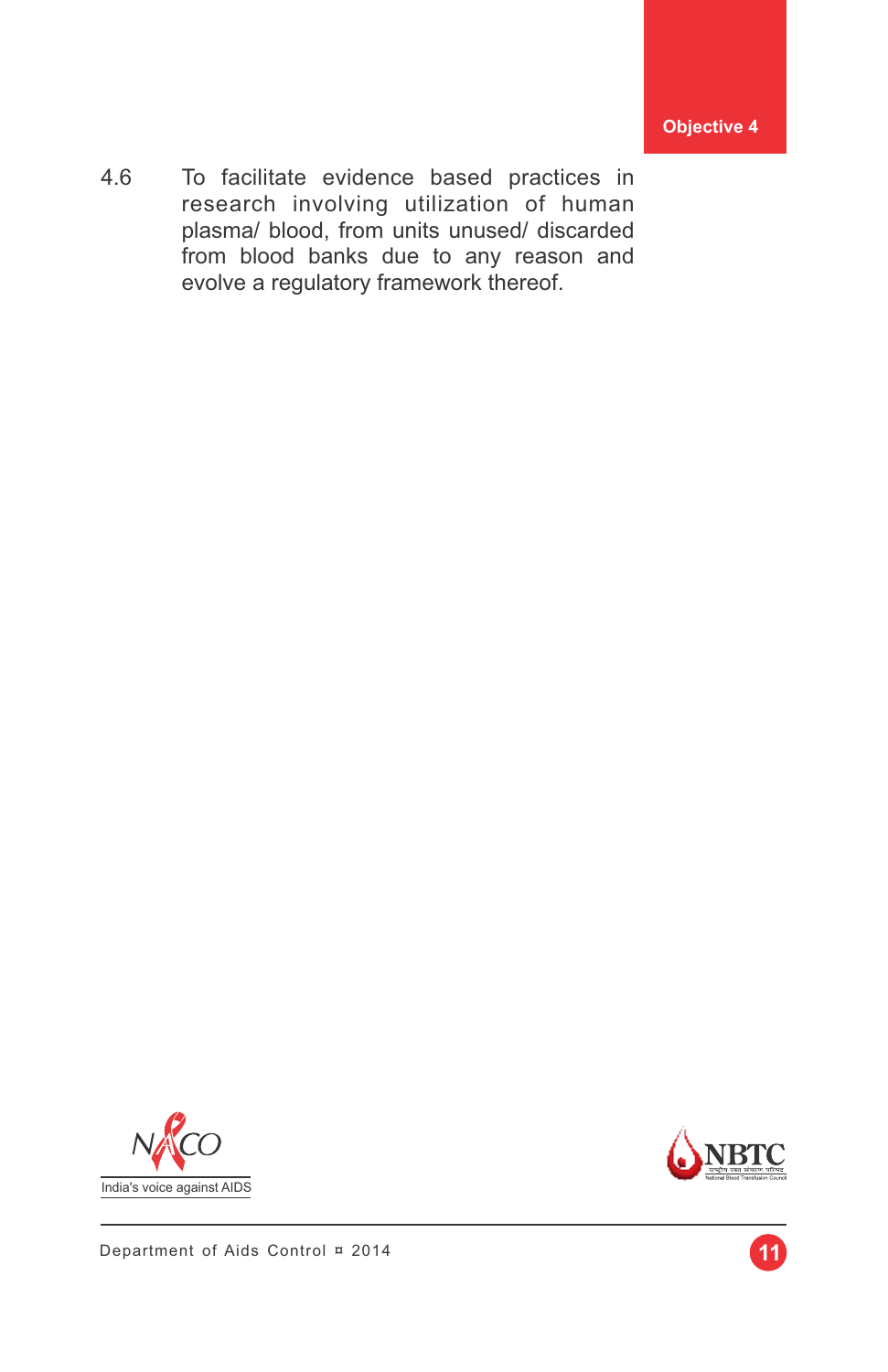**To strengthen Quality Systems in Blood Transfusion Services for plasma collection, transportation, processing, production and distribution of PDMPs.**

- 5.1 To set national quality standards covering all aspects in manpower, equipment, processes, procedures, products and quality systems.
- 5.2 To articulate a continuous all round improvement program in plasma fractionation as part of quality systems as an endeavor to work towards gold standards.
- 5.3 To mandate that Plasma Fractionating Centres allocate resources for improving the quality of plasma as a raw material to linked BCSU in form of manpower, equipment, logistics etc.
- 5.4 To encourage training programs to ensure proficiency, accreditation and other changing quality parameters from time to time.
- 5.5 To encourage higher standards and uniformity, External Quality Assurance Scheme (EQAS) shall be introduced, through the referral laboratories approved by the National Blood Transfusion Council.





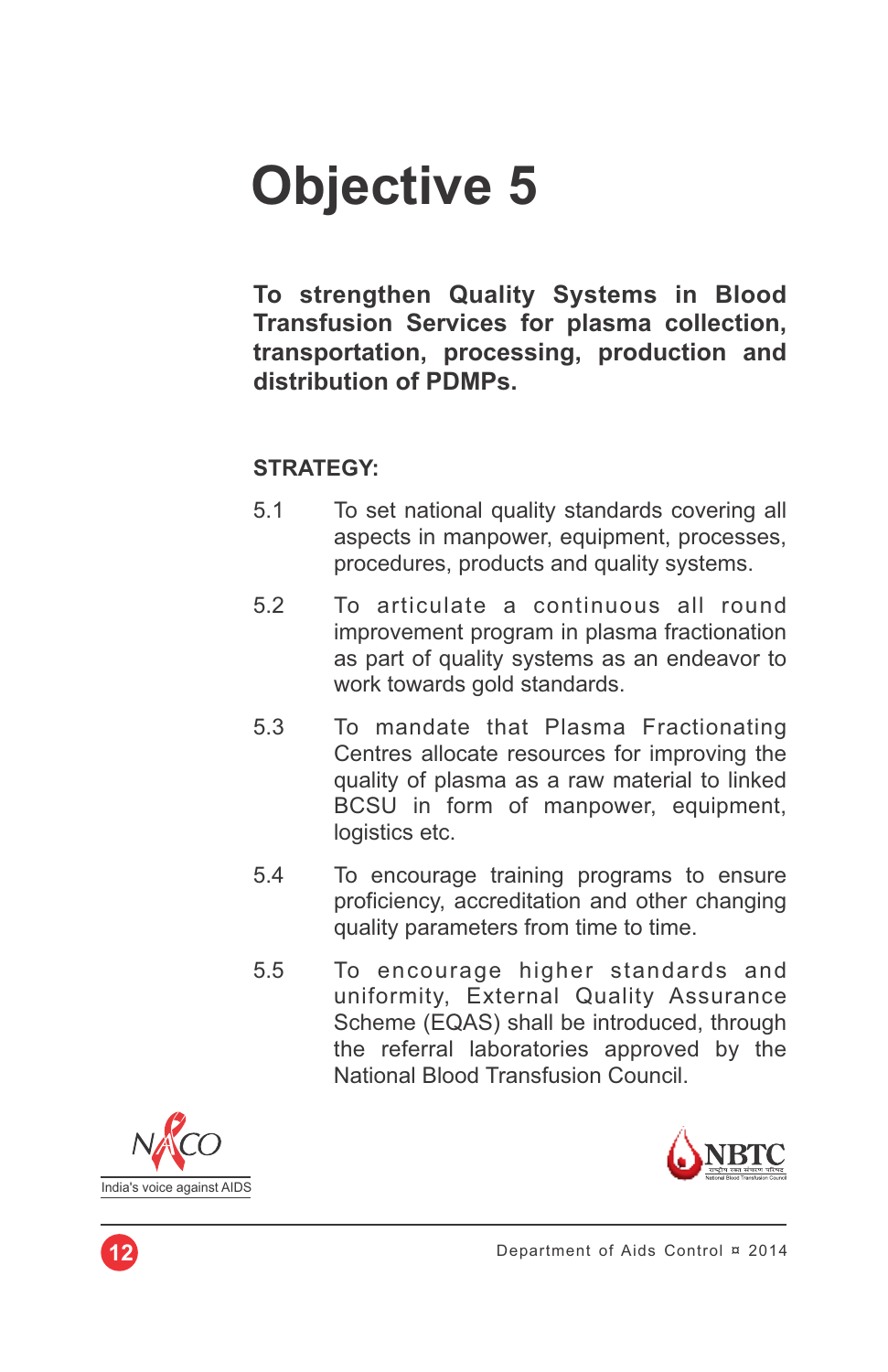- 5.6 To ensure complete process control with sound documentation system, to inculcate data sharing and create opportunities to promote learning and growth.
- 5.7 To collate and analyze the data and share with all stakeholders, regularly as a part of the larger quality management initiative in the area of plasma fractionation.